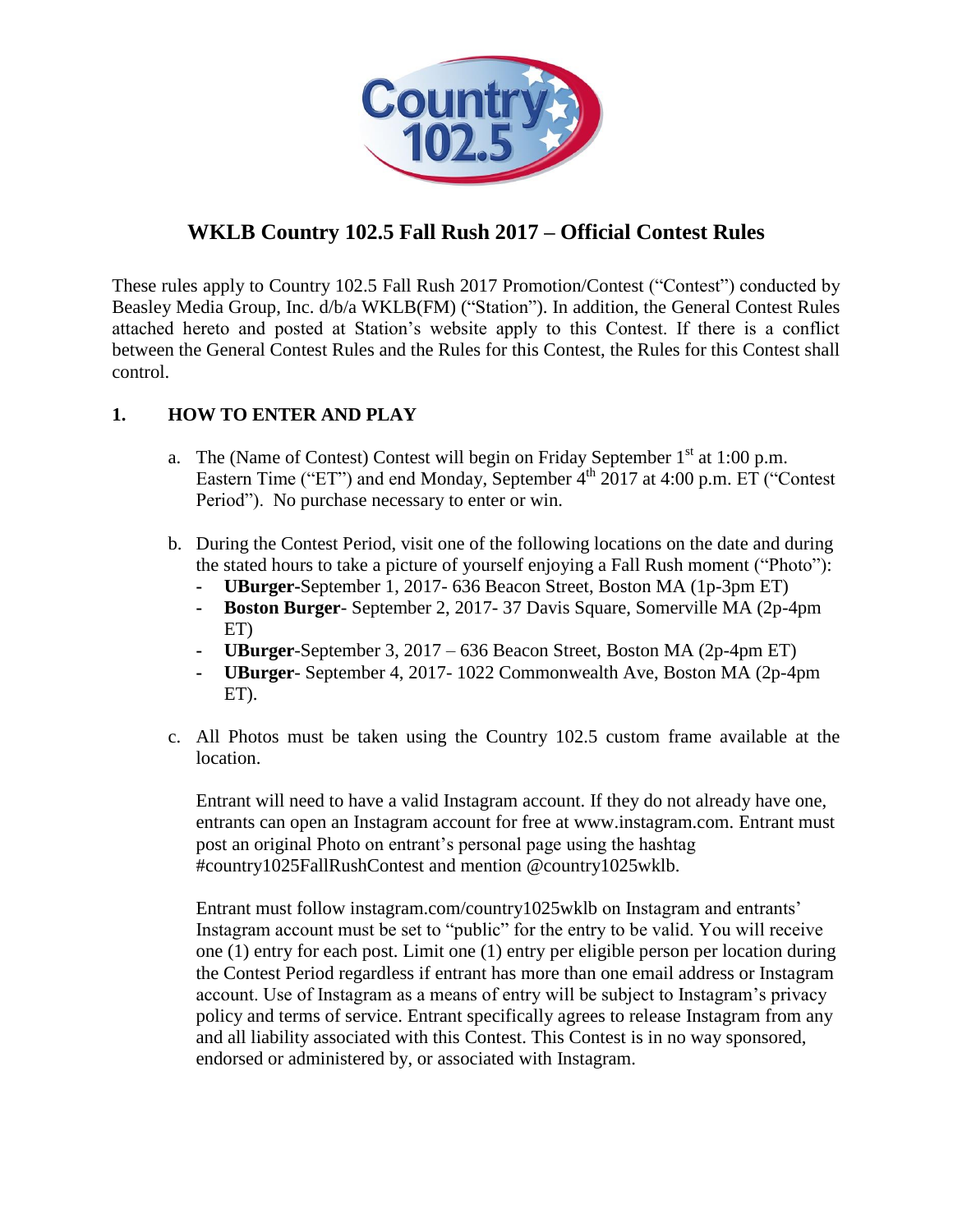- d. By entering, entrant certifies that he/she owns the posted Photo and has all rights necessary to post the Photo for contest and promotional purposes, including the permission of each individual that can be identified in the picture.
- e. Photos that include third-party trademarks, logos, artwork or any other intellectual property will not be eligible to win. The use of any profanity, obscenity, or other content or image that is not suitable for public viewing will result in disqualification. The Station reserves the right to reject and remove any entry in its sole discretion. Limit one entry per person per location.
- f. One (1) prize will be awarded.

# **2. ELIGIBILITY RESTRICTIONS**

- a. This Contest is open to all Station listeners who are 18 years of age or older as of the date of entry into the Contest, who are legal US residents and reside in Massachusetts, Rhode Island and New Hampshire except void where prohibited by law. Contestants must possess a valid, government-issued ID. Winner must show proof of Massachusetts, Rhode Island and New Hampshire residency to verify eligibility.
- b. Employees of the Station, its licensee, its parent corporation, their affiliated entities, affiliated advertising agencies, participating sponsors/promotional partners, other radio stations in the Boston metropolitan survey area (as defined by Nielsen Audio) and the members of their immediate families and households are ineligible to participate or win. The term "immediate family" includes spouses, siblings, parents and legal guardians, children and legal wards, grandparents, and grandchildren, including "in-laws."
- c. Listeners are eligible to win a Station contest only once every sixty (60) days and a prize valued at \$600 or more only once every six months. Only one winner per household (whether related or not) is permitted in any contest.

#### **3. PRIZES**

- a. One (1) Prize will be awarded, the prize is one (1) \$200 Visa® Gift Card. Gift cards will be subject to the terms and conditions as set forth by its issuer as stated on the card or accompanying paperwork. Approximate Prize Value is \$200.
- b. Prizes or prize certificates must be claimed at the office of the Station located at **55 Morrissey Blvd, Boston MA 02125** Monday-Friday, during regular business hours. Prize or prize certificate must be claimed within thirty (30) business days of winning. Failure to claim Prize by the specified time will result in forfeiture of the prize. It is the winner's sole responsibility to claim the Prize or prize certificate within the timeline provided in these Official Rules.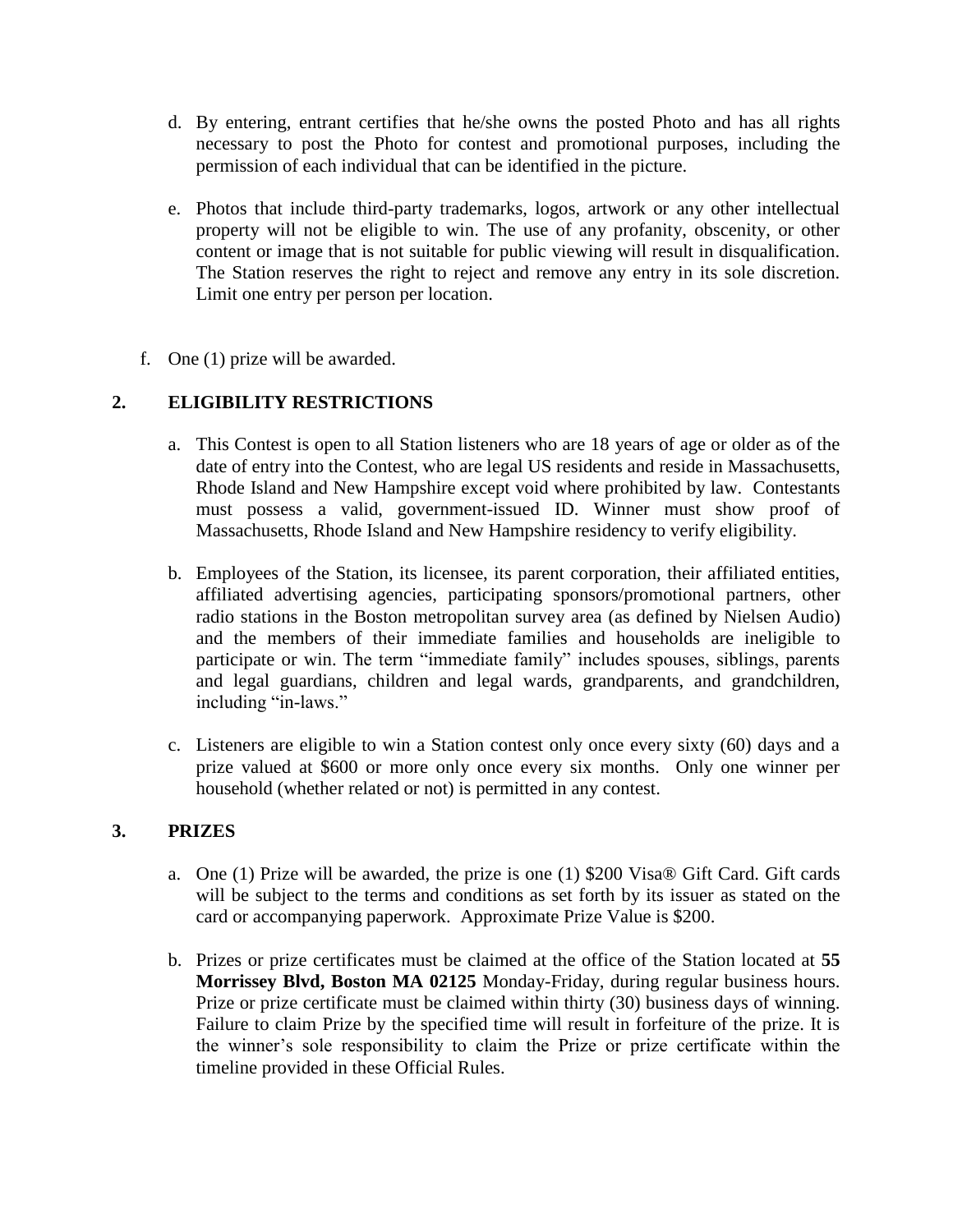#### **4. SELECTION OF WINNERS**

- a. On Wednesday September  $8<sup>th</sup>$ , 2017 at approximately 12:00 p.m. ET, WKLB will conduct a random drawing from all eligible entries received to determine the winner. Initially-selected winner will be notified by direct message through Instagram, and must provide their full name, address, phone number and date of birth in order to be confirmed as the winner. Winner selection is subject to confirmation of eligibility.
- b. Initially-selected winner must confirm acceptance of prize by September 20, 2017. Failure to do so may result in disqualification and selection of a new winner.
- c. Decisions of Station management with respect to the Contest are final.

### **5. CONDITIONS**

- a. **See Attachment A "General Contest Rules" for additional conditions.**
- b. The Station reserves the right to end any contest or amend these rules upon announcement on air and by publication at www.country1025.com
- c. By use of the Station's website and by entering this Contest, contestants agree to the Station's Terms of Service Agreement and to the use of Personal Information as stated in the Privacy Policy located at www.country1025.com
- e. Copies of the written contest rules and a list of all winners are available during regular business hours at the main studio of the Station, address, city, state, zip, or by sending a self-addressed, stamped envelope to the Station.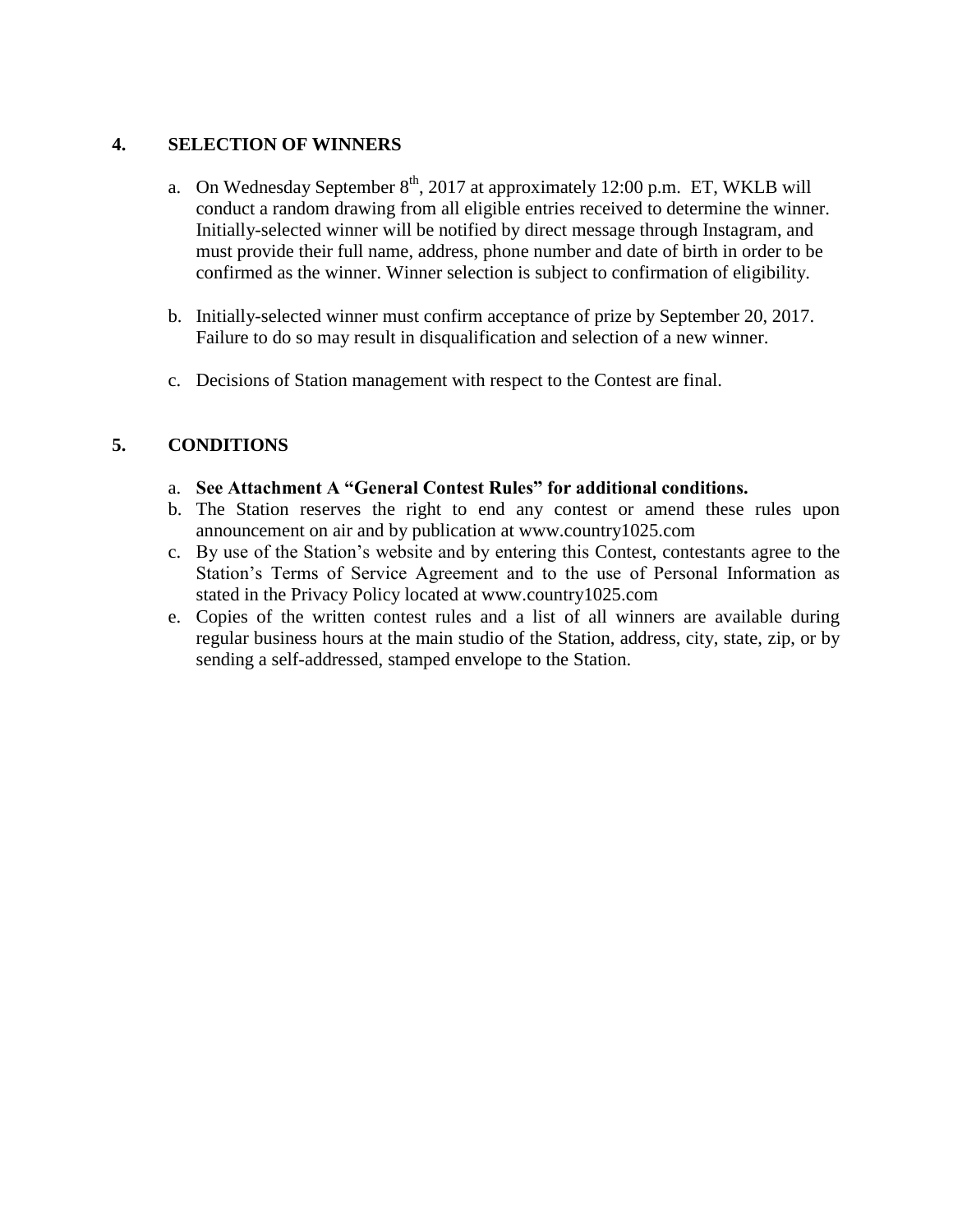#### **Attachment A**

#### **BEASLEY MEDIA GROUP, Inc. GENERAL CONTEST RULES**

These rules apply to all contests conducted by Beasley Media Group radio stations. Station specific contests will have their own specific rules which will be set forth in contest rules for that particular contest and will be available at the Station studio and on the Station's website. **. If there is a conflict between these General Contest Rules and the Rules for a specific Contest, the Rules for the specific Contest shall control**

#### **1. HOW TO ENTER AND PLAY**

**a.** Unless otherwise noted, one entry per person will be accepted. In the event multiple entries are allowed, each entry must be submitted individually. Mechanically reproduced or software generated entries of any kind will not be accepted. Any materials submitted become the property of Station and will not be returned.

#### **2. ELIGIBILITY RESTRICTIONS**

**a.** Unless otherwise specified, contests are open to all listeners who are 21 years of age or older and who reside in the service area of station. Contestants must possess a valid, governmentissued ID. Winner must show proof of residency to verify eligibility.

**b.** Employees of Station, its licensee, its parent corporation and their affiliated entities, advertising and PR agencies, participating sponsors/promotional partners, other radio stations in the service area of the station and the members of their immediate families are ineligible to participate or win.

**c.** Unless otherwise specified, Listeners are eligible to win Beasley Media Group contests only once every sixty (60) days and a prize valued at \$600 or more, only once every six months. Only one winner per household (whether related or not) is permitted in any contest.

#### **3. PRIZES**

**a.** Unless otherwise specified by the Station, all prizes or prize certificates must be claimed at the office of the Station conducting the contest, Monday-Friday, during regular business hours. Prize or prize certificate must be claimed within thirty (30) days of winning. Failure to claim prize by the specified time will result in forfeiture of the prize.

**b**. Unless otherwise permitted by the Station, winner(s) must claim his or her Prize in person, and a Prize cannot be claimed by third parties on behalf of the winner. If a contest is open to entrants under the age of 18 and a winner is under the age of 18, a parent or legal guardian must claim the Prize. It is the winner's sole responsibility to claim the Prize or prize certificate within the timeline provided in the official rules of the contest.

**c.** In the event that a prize or prize certificate is mailed to the winner, it will be with the prior written consent of the winner and therefore, winner assumes the risk of its arrival. The Station is not responsible for the safe arrival of a prize or prize certificate.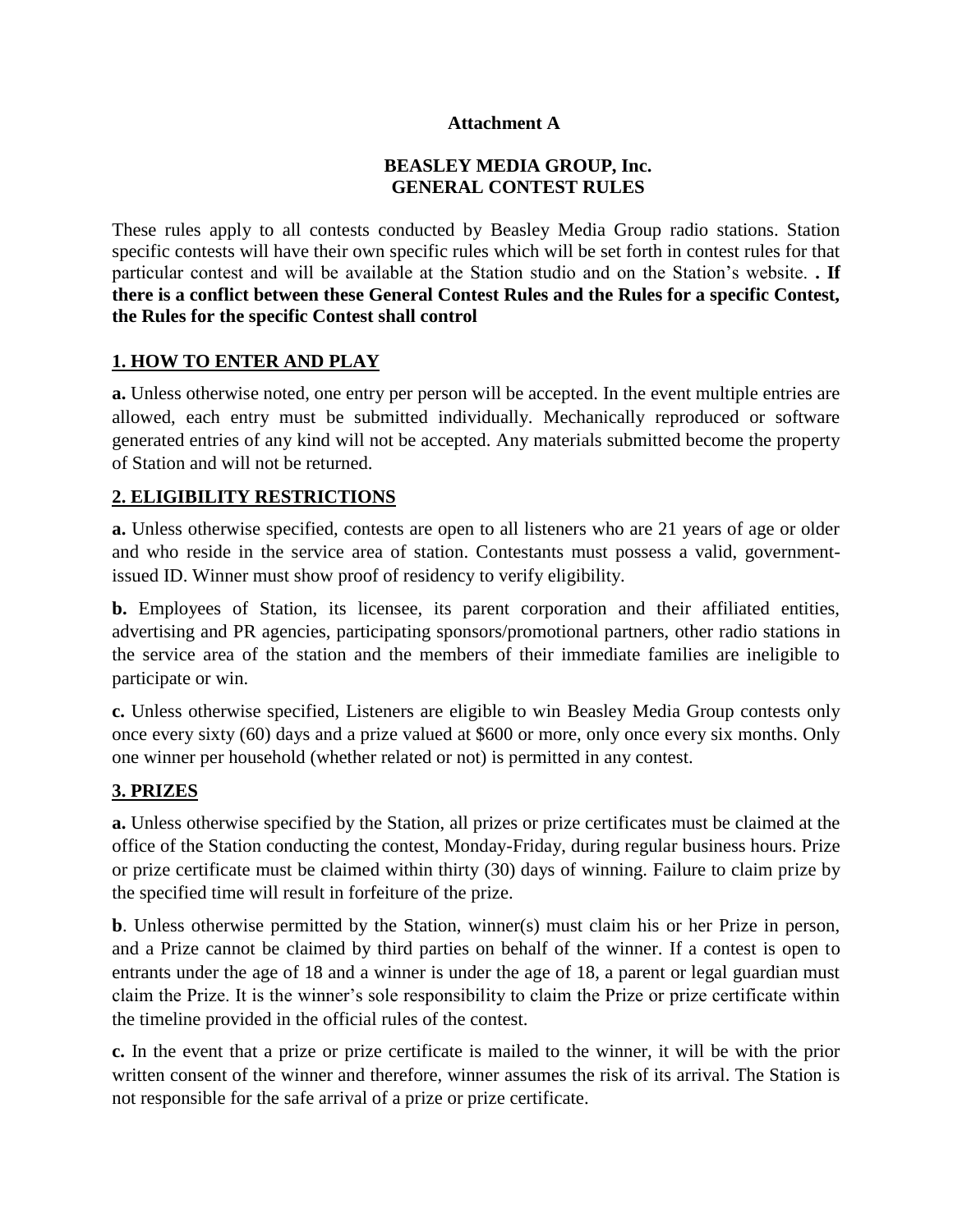**d.** Prizes are not transferable. Prizes may not be substituted for or redeemed for cash.

### **4. SELECTION OF WINNERS**

**a.** Contest winners will be selected and notified of their prize in the manner announced by the Station.

**b.** Unless otherwise specified, if the winner(s) cannot be contacted within 24 hours after the prize is awarded, an alternate winner may be selected at the Station's discretion. Unless otherwise specified, winners who fail to respond within 24 hours of prize notification are deemed to be waiving their prize claim and the prize will be forfeited.

**c.** The odds of winning depend upon the number of eligible entries received or the relative performance of each contestant.

### **5. CONDITIONS**

**a**. WARNING: Online listeners to streamed broadcasts may experience a lag in transmissions.

**b.** Taxes and Liability: Payment of all federal, state and local taxes is the sole responsibility of the winner. Contest winnings will be reported to the Internal Revenue Service and winners can expect to receive a 1099 tax form for prizes which total more than \$600 for the calendar year. Winners may be required to accurately complete and submit IRS Form W-9 to the Station as a condition of acceptance of a prize.

**c.** By participating in the contest, contestant agrees to have his or her name, voice, or likeness used in any advertising or broadcasting material relating to this contest without additional financial or other compensation.

**d**. By participating in the contest, contestants hereby releases and agrees to indemnify and hold harmless the Station, its licensee, affiliates, subsidiaries, parent corporation and each of their officers, directors, shareholders, employees, advertising and PR agencies, sponsors, advertisers, promotional partners, agents, representatives, and their successors and assigns, and all others connected with them and the contest (collectively, "Released Parties") from any and all liability, claims, actions and damages sustained or incurred by participation in the contest and the receipt and use of any prize awarded (if any) through such contest arising in any manner whatsoever.

**e.** Contest winners (and their guests or travel companions, if any) may be required in the Station's sole discretion, to sign a liability release and a publicity release. A winner (or his/her parent or legal guardian if under the age of 18 years) must execute and return any required release within five (5) business days from notification or winner will be disqualified and the prize will be forfeited. An alternate winner may be chosen by random selection. Pursuant to the liability release, the winners will agree to hold the Released Parties harmless against any and all claims or liability arising directly or indirectly from the prize or participation in the contest. Any contestant (or his/her parent or legal guardian, if applicable) who refuses to sign any required release will forfeit any and all prizes.

**f.** The Station will be excused from its obligation to conduct the contest if its performance is delayed or prevented due to causes beyond its control, including, but not limited to acts of God,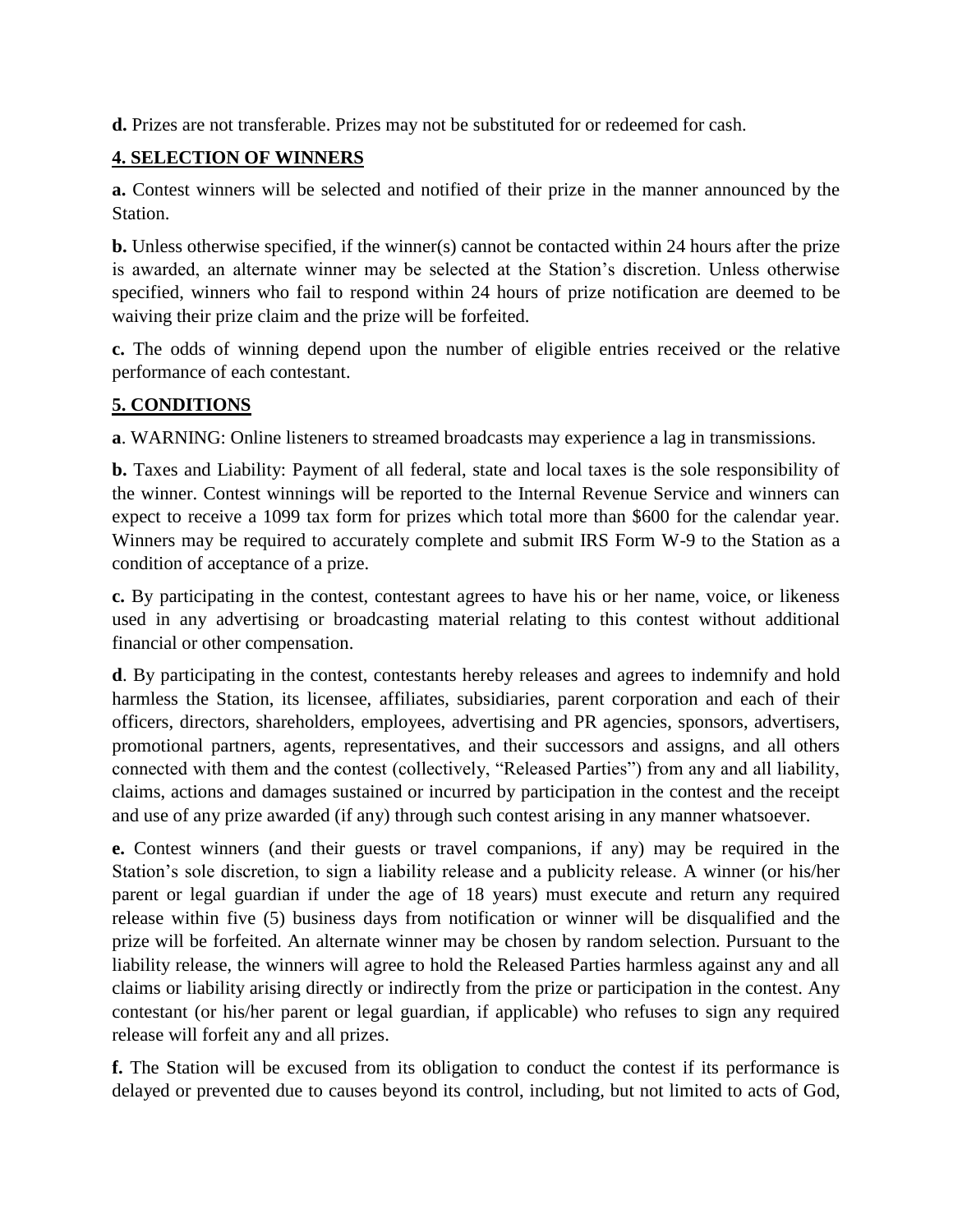public enemies, war, civil disorder, fire, flood, hurricanes, explosion, labor disputes or strikes, and any acts by any governmental authority.

**g.** The Station, its licensee, affiliates, subsidiaries, parent corporation, sponsors, advertisers and promotional partners, and their assigns and successors are not responsible for failure to conduct or for alterations to the contest due to circumstances beyond the control of any such entity.

**h.** Decisions of Station management with respect to the contest are final.

**i.** The Station reserves the right to end any contest or amend these rules upon announcement on air or publication on the Station website.

**j.** The Station reserves the right to make changes to the rules of the contest, including the substitution of a prize or prizes of equivalent or greater value, which will become effective upon announcement.

**k.** The Station is not responsible for any prizes or certificates lost or stolen after the winner has claimed them from the Station.

**l.** Prizes are awarded 'as is' with no guarantees or warranties as to use. Acceptance of a prize releases the Station, its sponsors, promotional partners and advertisers from all liability and claims concerning the prize, its delivery, and its use.

**m.** The Station is not responsible for typographical or other errors in the printing, the offering or the administration of the contest or in the announcement of a prize. The Station is not responsible for (i) lost, stolen, mutilated, misdirected, postage due, illegible, incomplete or late entries; (ii) telephone or mobile service outages, delays, busy signals, facsimile transmission errors, equipment malfunctions and any other technological difficulties that may prevent an individual from completing his/her telephone call or from sending a text message (if applicable, message and data rates may apply, and the Station is not responsible for any fees incurred by an entrant for this method of entry); (iii) entries not received due to difficulty accessing the internet, service outage or delays, computer difficulties or other technical difficulties.

**n.** By participating in this contest, contestants agree to be bound by these rules. Failure to comply with the contest rules may result in a contestant's disqualification, at the sole discretion of the Station.

**o**. Contestants are required to provide truthful information as part of their entry and the Station will reject and delete any entry that it discovers to be false or fraudulent. The Station will disqualify any entry from contestants who do not meet the eligibility requirements and the Station will also delete any online entry if it learns that it was submitted by contestants under the age of 13.

**p.** Any materials submitted become the property of the Station and will not be returned.

**q.** No purchase is necessary. The contest is void where prohibited. Contests and promotions are subject to all federal, state and local laws.

**r**. For website contests: By use of the Station's website and by entering this Contest, contestants agree to the Station's Terms of Service Agreement and to the use of Personal Information as stated in the Privacy Policy located on the Station website.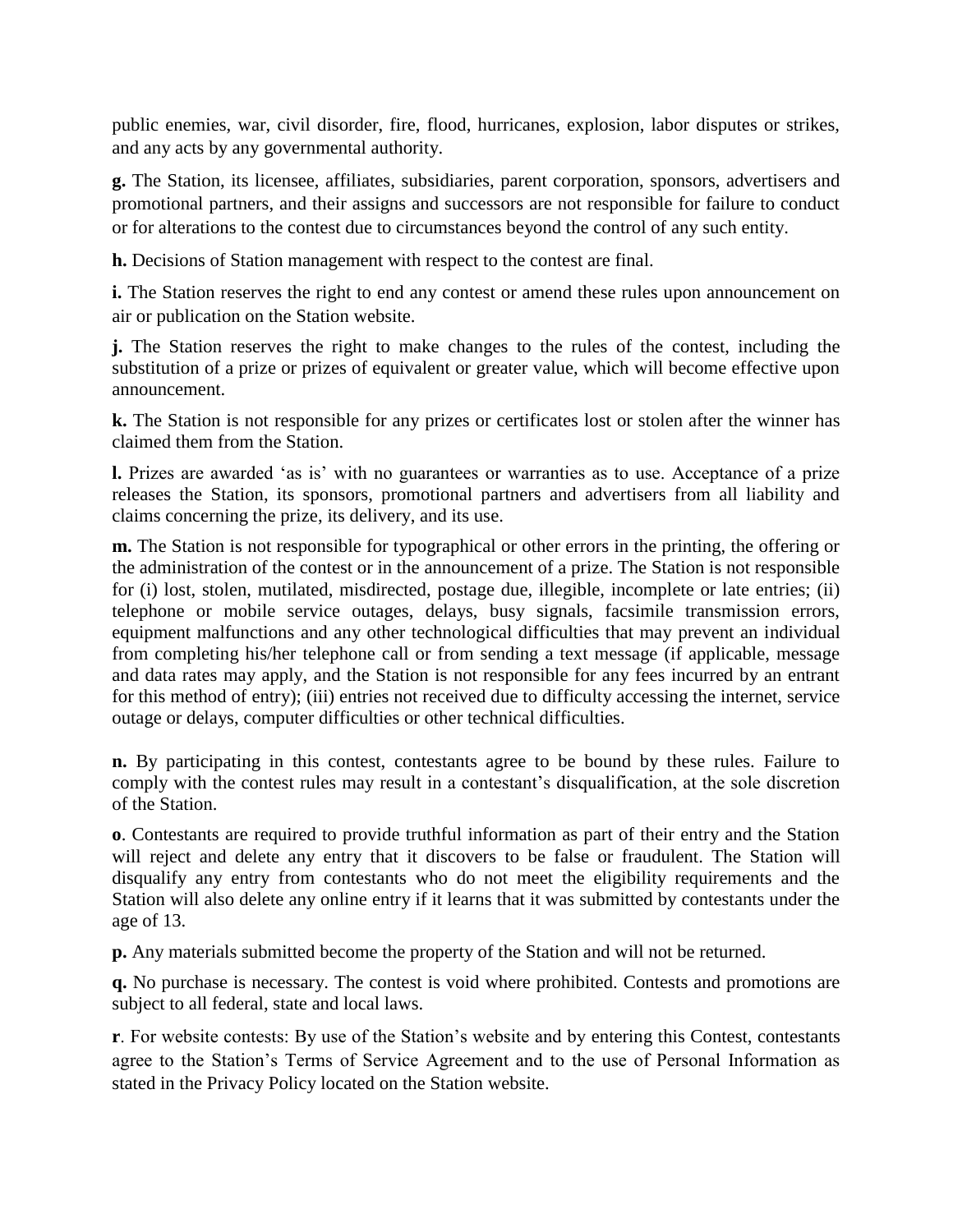**s.** Copies of the written contest rules and a list of all winners are available during regular business hours at the main studio of the Station, or by sending a self-addressed, stamped envelope to the Station.

# **6. TELEPHONE CONTESTS**

**a.** The Station cannot be held responsible for allegations of telephone malfunctions. The Station is not responsible for callers lost or disconnected before completing his or her prize claim. When a caller is lost or disconnected prior to broadcast, the Station can, at its discretion, select the next eligible caller received to win/participate. The Station is not responsible for any lost connections, miscommunications, failed computer or telephone transmissions, equipment or other technical failure or service interruptions. The Station is not responsible for any carrier or server delays or failures.

# **7. TEXT CONTESTS**

**a.** You understand, acknowledge and agree that no purchase is necessary to participate in any text-to-win contest or subscribe to any text club, and that texts sent by the Station are sent using an automated telephone dialing system. By initiating a text message to the Station in this contest, you also expressly consent to the receipt of a reply message confirming your entry and notification via text if you are selected to be a winner. You also understand, acknowledge and agree that reply messages from the Station may contain advertising and marketing messages, which support this free service.

**b.** Message and data rates may be charged by your wireless carrier. The Station is not responsible for any fees incurred by you for this method of entry.

**c**. Entrants to this contest do not provide detailed personal information at the time of entry given the limitations of the text message format, but must provide all requested information if selected as a winners, including first name and last name, complete postal address (street, city, state, and zip code), email address, telephone number, date of birth, social security number (if required by law and federal tax reporting requirements), and verification of identity (such as a valid government-issued ID).

**d.** All entrants must follow the "call to action" entry instructions and submit any requested information. If you change your mind regarding the subscription to the text club, you should text the word "STOP" to the designated short code when you receive the confirmation message. You may opt-out to a text club at any time.

**e.** Text message and any mobile device entries will be deemed made by the authorized account holder of the mobile account submitted at the time of entry. The authorized account holder is the natural person who is assigned to the text or mobile telephone number by a telecommunications provider, or other organization that is responsible for assigning such numbers. Multiple entrants are not permitted to share the same text or mobile telephone number. Only text messages individually generated by wireless devices such as cellular or smart telephones and Blackberries will be accepted; use of any device to automate entry is prohibited and will be cause for disqualification. Proof of submission of an entry from the entrant shall not be deemed proof of receipt by the Station. The contest/sweepstakes administrator's telephone system or text platform is the official time keeping device for the contest.

**f.** The Station is not responsible for any lost connections, miscommunications, failed computer or telephone transmissions, equipment or other technical failure, service interruptions, carrier or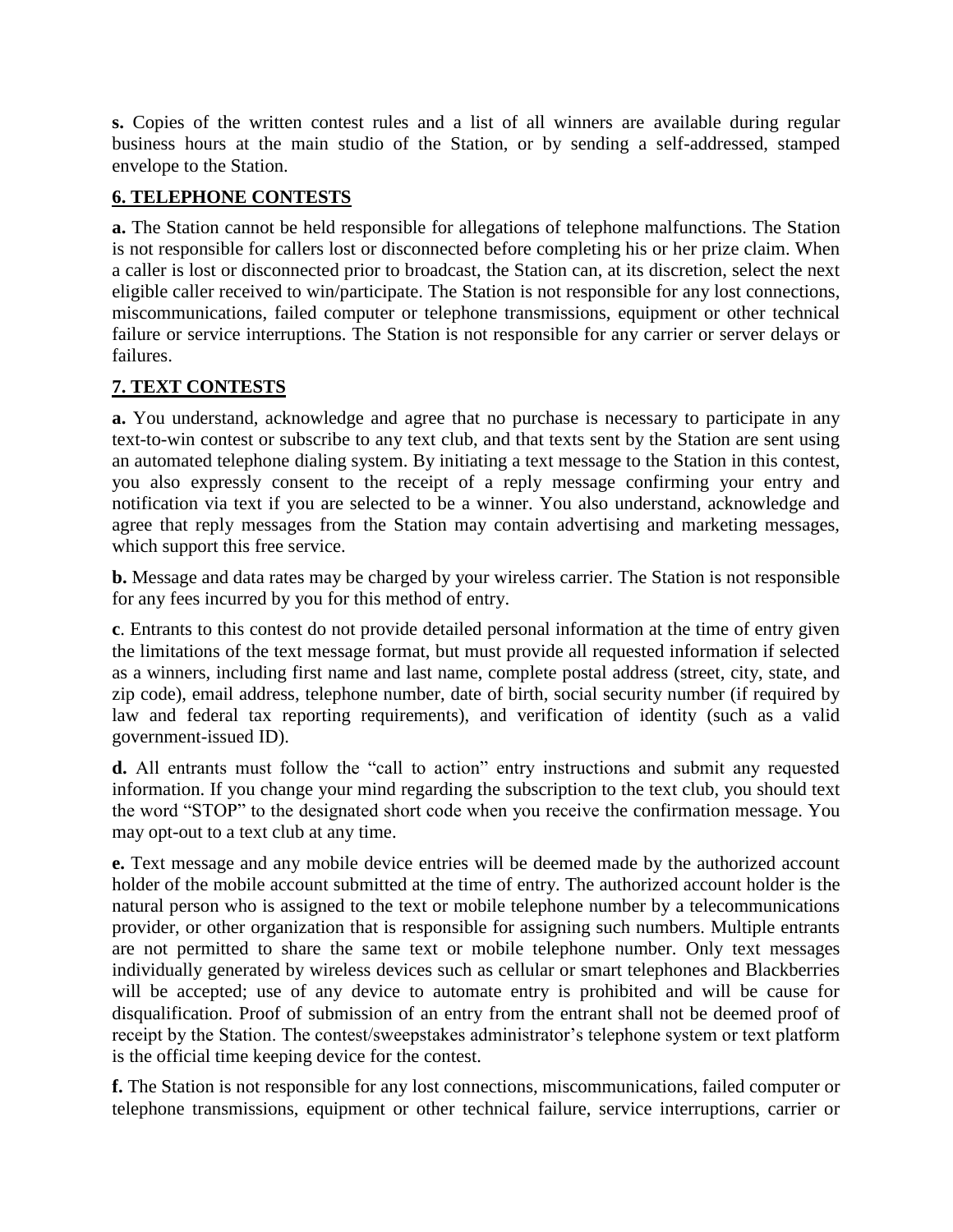server delays or failures. The Station is not responsible for mis-sent, misdirected, or undeliverable text entries, and votes cannot be recalled once sent.

### **8. INTERNET RULES**

**a.** The Station is not responsible for entries not received due to difficulty accessing the Internet, service outages or delays, computer difficulties or other technological glitches.

**b.** Contest participants using the Internet must provide a valid email address.

**c.** The Station and sponsors are not responsible for technical, hardware, software or telephone or other transmission failures of any kind; lost or unavailable network connections; or incomplete, garbled or delayed computer transmissions whether caused by the Station, users, by any equipment or programming utilized in promotions, games or contests, or by human error which may occur in the processing of submissions, which may limit a participant's ability to participate.

**d.** The Station reserves the right, in its sole discretion, to cancel or suspend a promotion, game or contest should a virus, bug, computer or other problem beyond the control of the Station corrupt the administration, security or proper execution of game or contest. The Station, in its sole discretion, may award prizes to entries received by alternate means. All Internet participants agree to be bound by the specific contest rules, and the General Contest Rules appearing above.

**e.** To enter online, you must enter your first name and last name, complete address, city, state, zip code, home telephone number and a valid email address in the online entry form. One Internet entry per person and one Internet entry per email address. Internet entries will be deemed made by the authorized account holder of the email address submitted at the time of entry. The authorized account holder is the natural person who is assigned to the email address by an Internet access provider, online service provider, or other organization that is responsible by assigning email addresses or the domain associated with the submitted email address.

**f.** The Station, in its sole discretion, reserves the right to disqualify any person tampering with the entry process, the operation of the Station website or who is otherwise in violation of the rules. The Station further reserves the right to cancel, terminate or modify the contest if it is not capable of completion as planned, including infection by computer virus, bugs, tampering, unauthorized intervention or technical failures of any sort.

### **9. WHEN INTERNET CONTEST INVOLVES VOTING**

**a.** Entrants may not attempt to obtain votes by any fraudulent or inappropriate means, including, without limitation, by: (a) circumventing (or encouraging others to circumvent) any vote limits; (b) using any automated system to vote; (c) offering any inducements to others in exchange for votes; or (d) using proxy voting schemes in which anyone other than the actual person submits the vote. The Station, in its sole discretion, reserves the right to reject any votes that the Station has reason to believe were obtained through fraudulent or inappropriate means.

# **10. WHEN CONTEST INVOLVES VOTING ON SOCIAL MEDIA, INCLUDING FACEBOOK, TWITTER, INSTAGRAM AND OTHERS**

a. Use of multiple Facebook/Twitter/Instagram or other social medial accounts to enter contests is prohibited and will result in nullifying all votes from these accounts and /or disqualification from the contestant. The penalty will be determined at the sole discretion of the judge(s).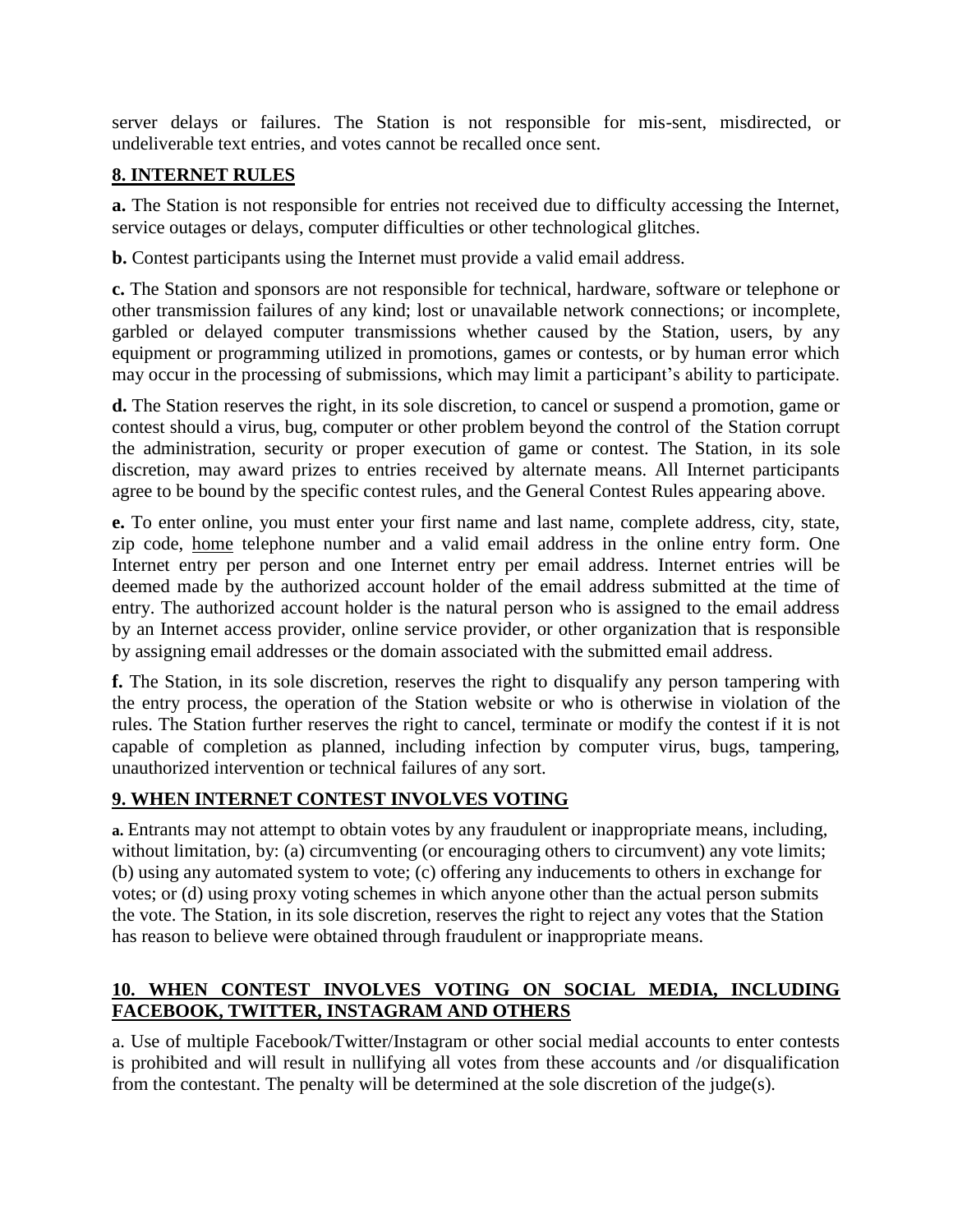# **11. FOR ENTRIES THAT INCLUDE SUBMITTING A VIDEO**

**a.** Profanity or nudity is not permitted in video entries. The Station, at its sole discretion, reserves the right to disqualify and/or destroy any entry if or when it is discovered that such entry contains infringing, illegal, indecent or otherwise offensive material or if such entry contains material whose content is deemed at the sole discretion of the Station to be unsuitable for public viewing, performance or posting via the Internet.

**b.** Each contestant's video entry must be his/her original creative work and/or property and must not contain copyrighted materials or any other materials which may be restricted, prohibited, or outlawed by Federal, state or local laws. Contestants are required to obtain a written release from all individuals appearing in the video which grants the right to use their name, likeness and recorded voice and the right to post the video on the Station's website for the general public to view. Each contestant agrees to hold the Released Parties harmless against any and all claims or liability arising directly or indirectly from the prize and/or contest, including but not limited to an infringement or alleged infringement of any intellectual property, publicity or privacy right, or violation of any law or regulation, involving the video entry.

### **12. FOR ENTRIES THAT INCLUDE SUBMITTING A PHOTO**

**a.** Nudity is not permitted in photo entries. The Station, at its sole discretion, reserves the right to disqualify and/or destroy any entry if or when it is discovered that such entry contains infringing, illegal, indecent or otherwise offensive material or if such entry contains material whose content is deemed at the sole discretion of the Station to be unsuitable for public viewing, performance or posting via the Internet.

**b.** Each contestant's photo entry must be his/her original creative work and/or property and must not contain copyrighted materials or any other materials, which may be restricted, prohibited, or outlawed by Federal, state or local laws. Contestants are required to obtain a written release from all individuals appearing in the photo which grants the Station the right to use their name, likeness and recorded voice and the right to post the photo on the Station's website for the general public to view. Each contestant agrees to hold the Released Parties harmless against any and all claims or liability arising directly or indirectly from the prize and/or contest, including but not limited to an infringement or alleged infringement of any intellectual property, publicity or privacy right, or violation of any law or regulation, involving the photo entry.

### **13. FOR CONTESTS PROMOTED ON STATION FACEBOOK PAGE**

**a.** This Contest is in no way sponsored, endorsed or administered by, or associated with Facebook. By submission of an entry, a contestant releases Facebook from any responsibility or liability of the Contest's administration, prizes or promotion. Contestants are providing entry information to the Station and not to Facebook.

#### **14. FOR CONTESTS PROMOTED ON INSTAGRAM**

**a.** This Contest is in no way sponsored, endorsed or administered by, or associated with Instagram. By submission of an entry, a contestant releases Instagram from any responsibility related to the Contest.

### **15. FOR CONTESTS PROMOTED ON STATION TWITTER PROFILE**